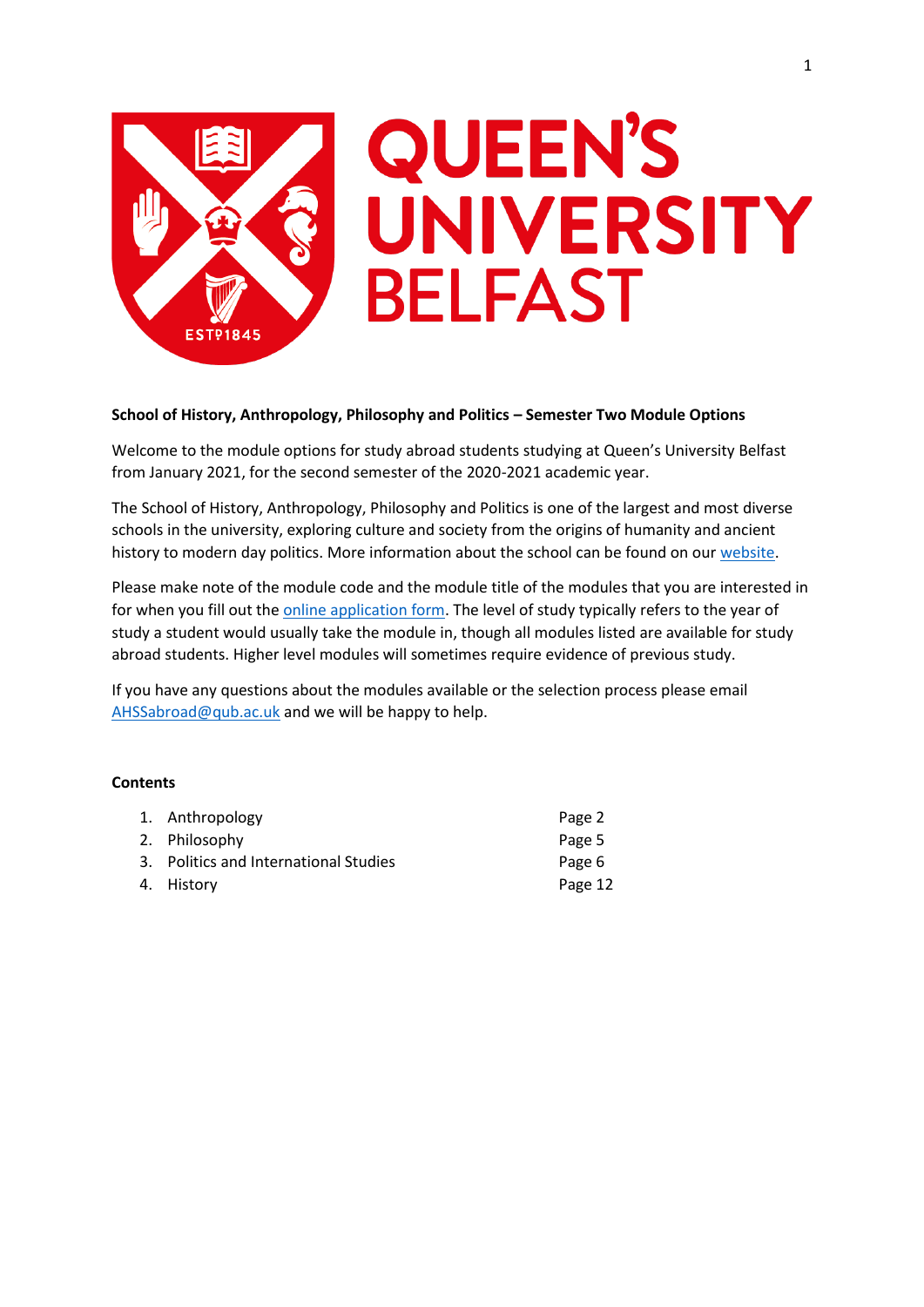## **Anthropology**

## **Understanding Northern Ireland: History, Politics and Anthropology**

#### *ANT1006 – Level 1*

This module will use a variety of historical, political, sociological and anthropological perspectives to look at key issues relating to Northern Ireland. The course will provide an overview of the history and politics of the state of Northern Ireland. It will use anthropological understandings of ethnicity and nationalism to examine how Unionism and Irish Nationalism developed. It will look in detail at the various political solutions which have been applied to 'the Province', with a particular focus on the Peace Process. It will examine the realities and legacies of the conflict since the signing of the 1998 Agreement. It will explore the development of cultural and political 'traditions' examining, in particular, change and continuity in Irish society.

## **Us and Them: Why do we have ingroups and outgroups?**

#### *ANT1007 – Level 1*

Drawing theoretically on both cognitive and social anthropology and utilizing a wide range of case studies, from personal passions for particular sub-cultures of music and sport to national politics in Northern Ireland to global divides of religion and class, this module will introduce students to social groups. We will explore what makes human social groups different from those of other animals, psychological explanations of group commitment, and anthropological literature on symbols, rituals, and politics to examine how particular social groups are created and sustained and how some individuals become willing to fight and die for their fellow group members.

## **Being Creative: Music Media and the Arts**

## *ESA1001 – Level 1*

Anthropologists have analysed how people with different cultures' express themselves in a variety of ways through sound, text and image. Who is involved in specific expressive practices, who controls these practices, and which media are emphasised by different groups? Can textual, verbal, musical and material forms of expression be communicated across cultural boundaries? How do processes of cultural translation affect their meaning and impact on different lifeworlds? In this module, we will explore performative genres including musical activities and rituals; language-based forms of expression and processes of visual and material expression around artworks, objects and film documentation.

#### **Sex and Gender: Anthropological Dimensions**

#### *ANT2020 – Level 2*

In this course we will study gender from a cross-cultural point of view. We will explore how masculinity, femininity, the body, sex, and kinship are constructed in societies across the globe. We will link gender relations to wider economic and political processes, and to the exercise of power and of resistance. As well as looking at non-Western societies, we will look at the West, and we will question the extent to which Western understandings to do with biology, sex, gender and the body can be used as analytical tools in cross-cultural comparison.

#### **Business Anthropology for the Digital Age**

#### *ANT2036 – Level 2*

Business Anthropology for the Digital Age delivers an introduction to the field of business anthropology as both an applied social science and critical understanding of consumer and organisational cultures, digital contexts and engagements and design processes. The course provides a critical reading of 'anthropology in business' in concert with providing practical insights into the role of consumer ethnography/netnography in contemporary business practices. It also engages with the ways in which culture shapes institutional and corporate organisations.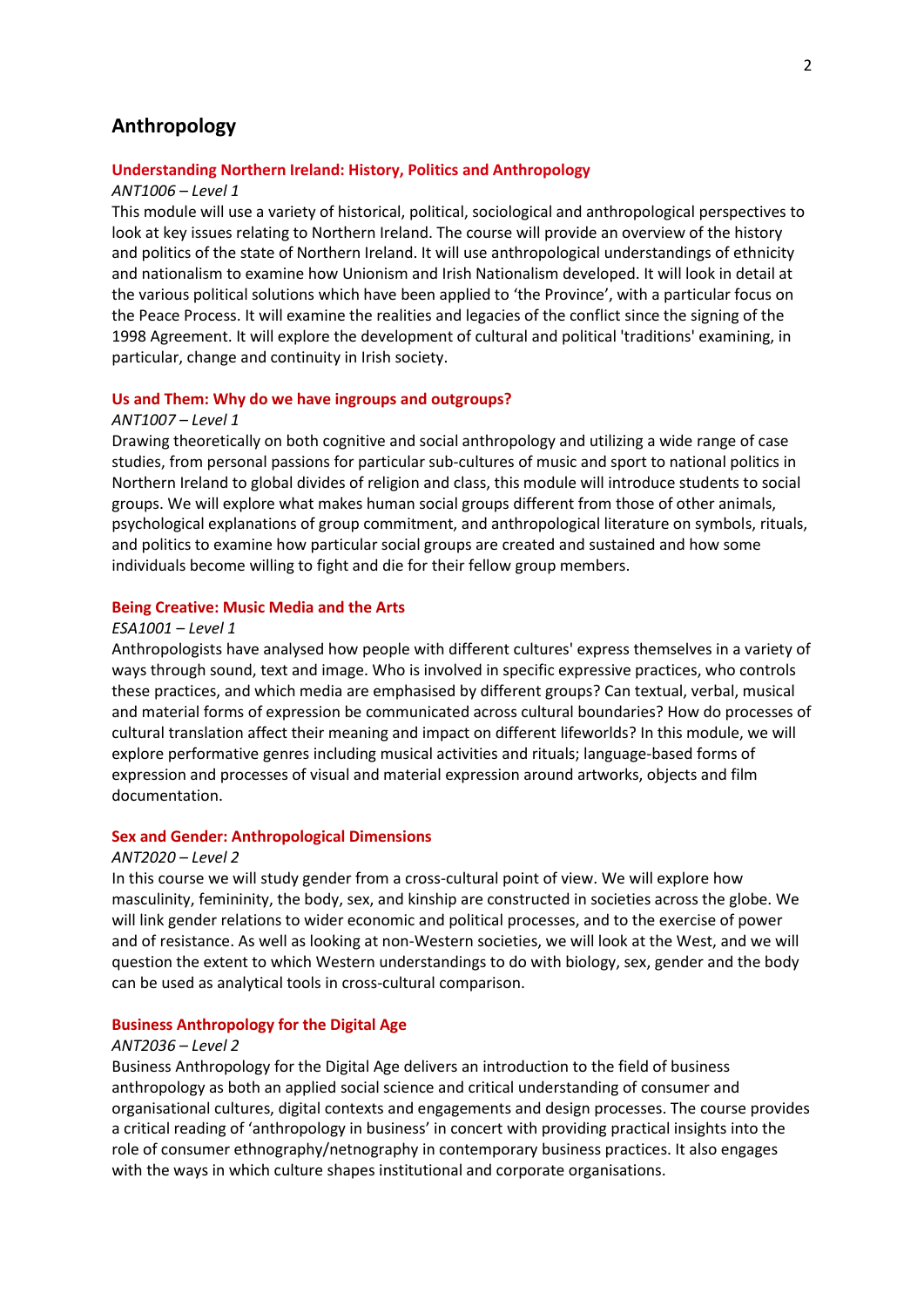#### **Human Morality**

## *ANT2039 – Level 2*

Being the most complex social species, human beings possess many competencies to deal with social interaction, including the capacity to make moral judgments that evaluate and regulate human behaviour (i.e., judgments on whether an action is right or wrong, and on whether someone deserves reward or punishment). Drawing from the anthropological and psychological literature on the matter, the module introduces the student to the various aspects of human morality.

## **The Politics of Performance: From Negotiation to Display**

*ESA3002 – Level 3 – Students may need to show evidence of previous study.* In this module we ask, what is the relationship between performance, power and passion? What kinds of power persist in performance? The module examines performance cross-culturally as a dynamic arena of music and dance in which political, aesthetic and ritual forms are produced.

### **Music and Identity in the Mediterranean**

## *ESA3012 – Level 3 – Students may need to show evidence of previous study.*

This course will focus on folk and popular music practices in Greece and the wider Mediterranean region. Through the examination of case studies in Crete, Greek Macedonia, and the urban scene of Athens, students will engage with the plurality of music idioms existing in Greece and understand their importance in the construction of diverse sociocultural identities. Furthermore, by looking at music practices in Turkey, Italy, Corsica, Spain, the Balkans and North Africa, this course will illustrate that the Mediterranean Sea has always served as a locus of cultural flows, music exchange and hybrid identities.

## **Human-Animal Relations: An Anthropological Perspective**

#### *ANT3027 – Level 3 –Students may need to show evidence of previous study.*

Anthropology is 'the study of Man', but this module sets out to explore the boundaries of 'humanity'. The focus is on human relationships with animals in different societies and cultures around the world. We shall look at useful animals, at harmful animals, and at symbolic animals. We shall also look at animals as objects (which are exploited in myriad ways) and at animals as persons (with which humans enter into intimate relations). These themes will be examined by means of a number of detailed ethnographic case studies of human-animal relations in different societies.

## **Love, Hate and Beyond: Emotions, Culture, Practice**

#### *ANT3035 – Level 3 – Students may need to show evidence of previous study.*

The module introduces the students to theoretical and thematical issues central to the anthropology of emotions. The course focuses on emotions and physicality, emotions as cultural constructions, memory and emotions, and the politics of emotions.

#### **Ireland and Britain: People, Identity, Nations**

## *ANT3151 – Level 3 – Students may need to show evidence of previous study.*

This course will examine anthropological and other social scientific research on Ireland and Britain with particular reference to issues of identity and social belonging. In doing so the course will examine key theoretical issues in relation to identity and the politics of nationalism and unionism in the context of changing constitutional arrangements including the Irish peace process, Brexit and debates about Scottish Independence. The course will concentrate, though not exclusively, on Scotland and Ireland as case studies and examine their relationship to British and Irish identities. But the course will be interested in the relationship of locality, such as rural and urban, as well as to other key identity markers, such as class, gender, cultural performance, and the production of national stereotypes.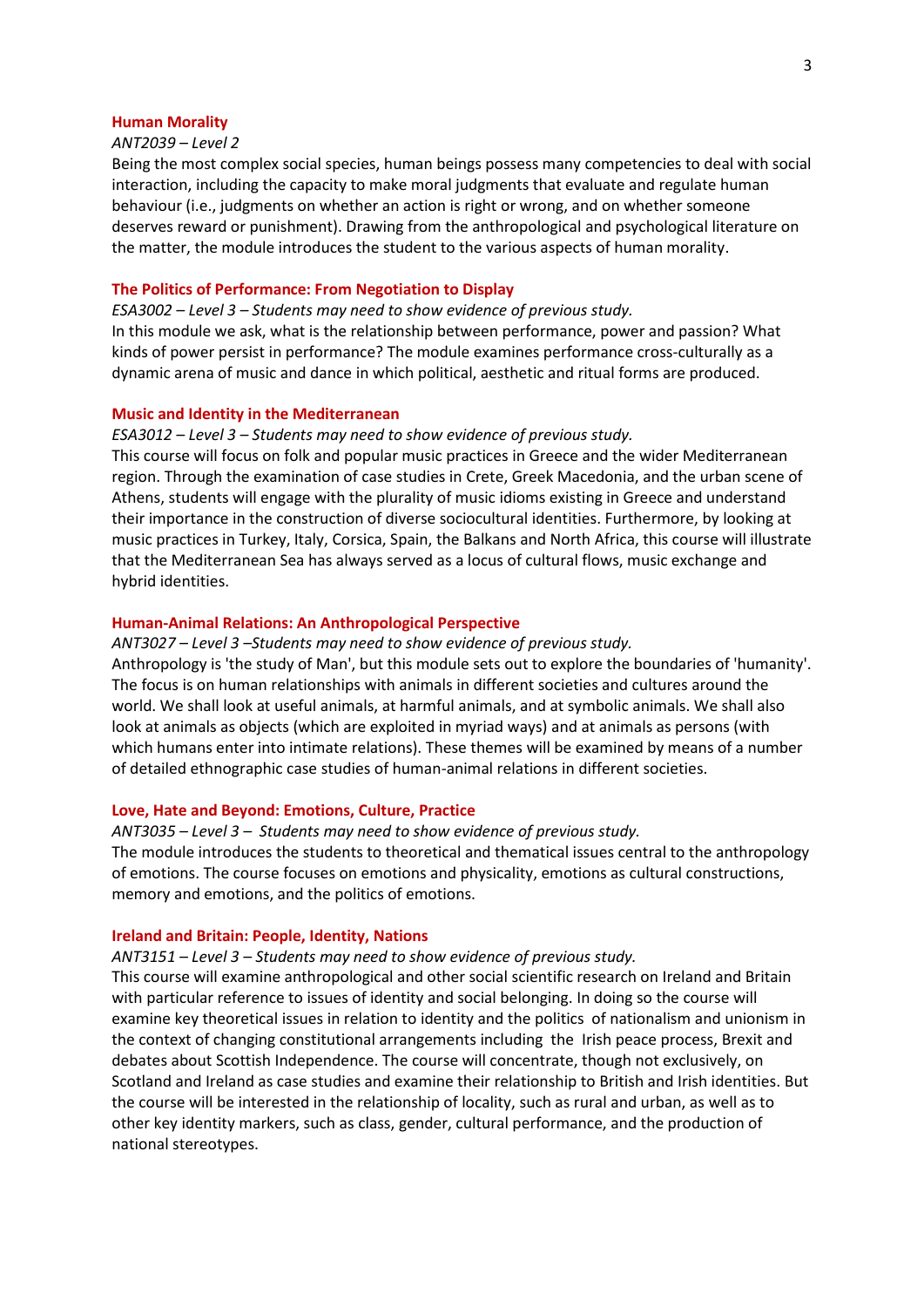## **Remembering the Future: Violent Pasts, Loss and the Politics of Hope**

## *ANT3152 – Level 3 – Students may need to show evidence of previous study.*

The module will draw on social theory and ethnographic case studies to examine the role of memory in conflict and post-conflict contexts. Most inter-group conflicts involve contestation over competing pasts and losses. Such contestation plays an important role in how and whether societies can move forward, recover from violence, and deal with reparations. Memory therefore is instrumental not only in how the past is mobilized but also how the future is imagined and constructed -as equal or unequal, shared or divided. By looking at relevant concepts such as loss, nostalgia, remembering, forgetting, expectation, and hope, the module will investigate on one hand how memory politics operate in our post-truth era and in phenomena of nationalism, populism, racism, and exclusion. On the other hand, we will look at how social movements, groups, and communities use memory across the world to build sustainable and inclusive futures.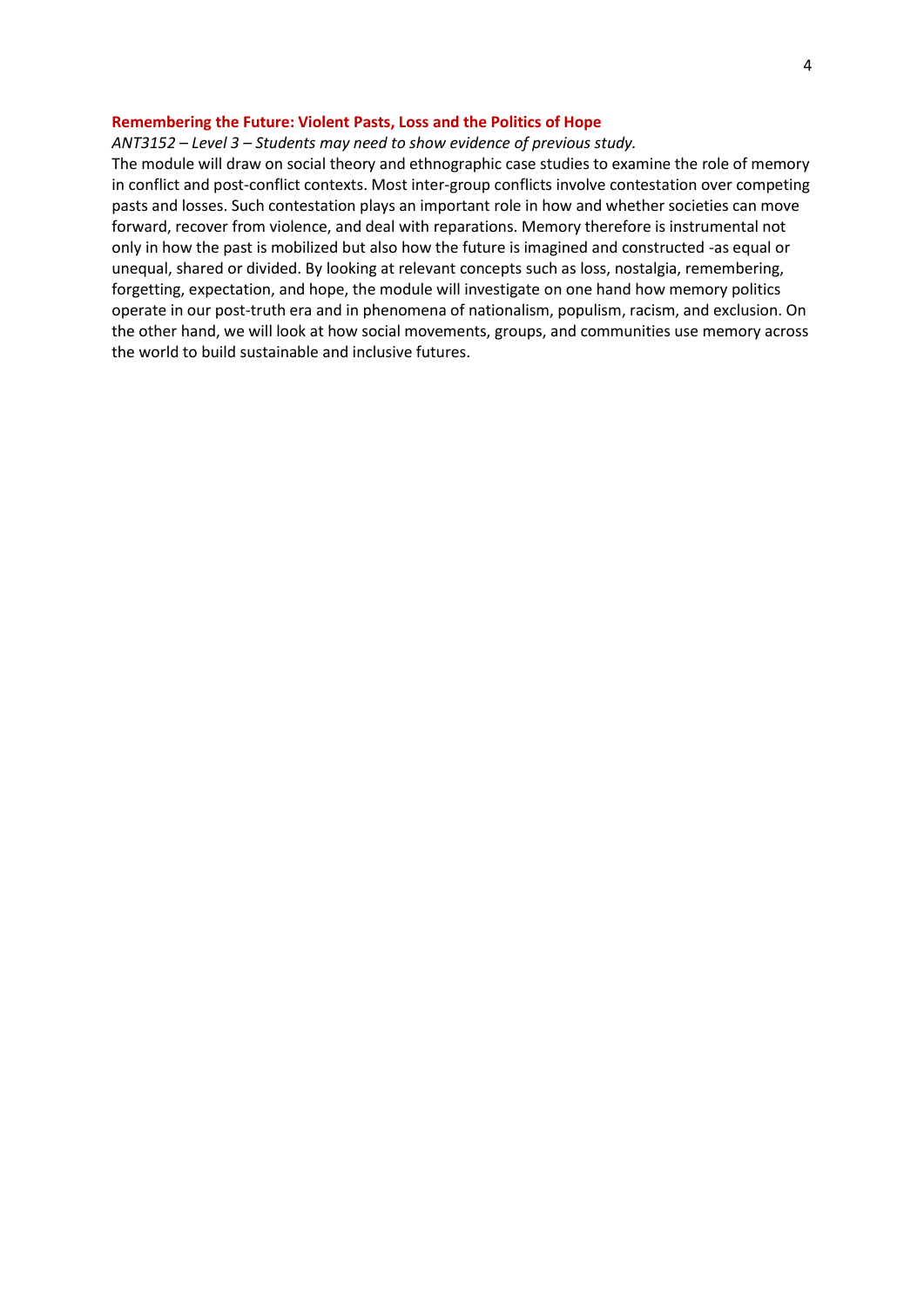# **Philosophy**

## **Introductory Logic**

#### *PHL1003 – Level 1*

An introduction to fundamental logical notions such as validity and entailment, including an examination of the nature of critical thinking in argumentation. This introduction may include some treatment of elementary issues in the philosophy of logic, but will focus primarily on elementary formal symbolic logic (especially propositional but also predicate calculus), using natural deduction techniques.

## **Philosophy and the Good Life**

#### *PHL1004 – Level 1*

This module is an introduction to moral philosophy, requiring no prior acquaintance with the subject. The module is topic based. In the first half, we will investigate some major theories of morality – systematic accounts of what makes something morally right or wrong. In the second half, we will look at the application of these theories to some practical issues, including abortion, the treatment of animals, and our duties to those in the developing world.

## **Knowledge and Reality**

#### *PHL2001 – Level 2*

Problems in contemporary analytical epistemology and metaphysics. Epistemology topics covered will include scepticism, analysis of knowledge, internalism/externalism, and sources of justification; metaphysics topics will include identity, necessity, universals, and particulars.

#### **Mind and Language**

#### *PHL2026 – Level 2*

An introduction to some of the central issues and problems in the Philosophy of Mind. Topics will include the problem of consciousness (what it is and how physical things can have it), the nature and origin of mental content, the relationship between thought and language and how thought can represent the world, theories of perception, and whether mere machines can think. Readings will consist in a balance between primary sources and commentary on those sources.

#### **Introduction to the Philosophy of Science**

#### *PHL2027 – Level 2*

This will be an exploration of fundamental philosophical issues raised by the practice of science. It will cover issues in scientific methodology, scientific knowledge, the language of science, the relation between scientific theories and reality, the rationality of science and progress and the relation between science and society.

## **Practical Philosophy**

#### *PHL3069 – Level 3 – Students may need to show evidence of previous study.*

This module gives students the opportunity to combine theories from different parts of philosophy to work out what to do in real world situations. It is structured around a series of problems or cases, with the problems to be addressed determined in part by the students taking the module. Each week students will be provided with a detailed description of the challenge faced, and of the philosophical theories that could be relevant for determining how to proceed. The theories to be discussed will vary depending on what problems looked at, but could come from any area of philosophy. Students will work collaboratively to come up with recommendations about how to respond to these problems that are philosophically informed. They will also reflect on how useful philosophy is in addressing these types of problem.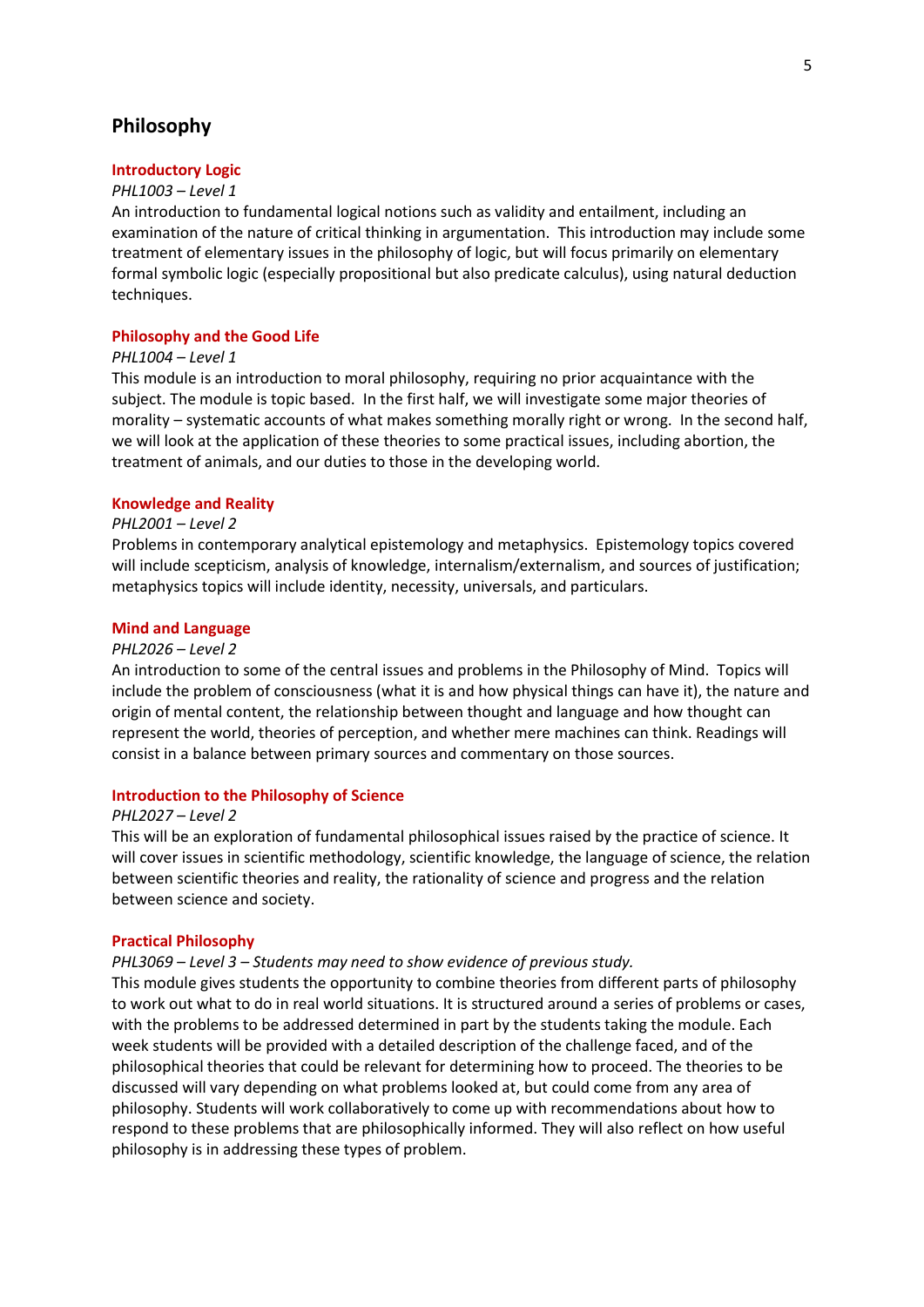# **Politics and International Studies**

#### **Contemporary Europe**

#### *PAI1001 – Level 1*

The module provides a wide-ranging introduction to political developments in contemporary Europe. Following analysis of the nature and consequences for Europe of the Cold War, the module analyses some of the major political, economic and security challenges Europe has had to face since 1989 including the processes of economic and political transformation in Central and Eastern Europe as well as war in the former Yugoslavia and Ukraine. Featuring prominently in the module are developments in the process of European integration with a primary focus on the EU, how it is organized and operates, what powers it has, the attitudes of selected states in contemporary Europe towards membership, and the effects of integration on them. In doing so, the module considers the origins and implications of the Eurozone crisis for European integration as well as public attitudes towards the process.

## **Issues in Contemporary Politics**

#### *PAI1003 – Level 1*

To expose students to contemporary/recent and developing political issues locally, nationally and globally. The module will change year-to-year depending on these issues and staff availability. Typically each topic/issue will be taught in 3-week blocs and each bloc either team taught or given by the same colleague.

# **What is to be done? Sustainability, climate change and just energy transitions in the Anthropocene**

## *PAI101 – Level 1*

The module will comprise three distinct sections. Section one will introduce students to the module and set the context for a study of environment and sustainability in the context of the Anthropocene. Section two will focus on key issues such as society's dependency on fossil fuels and associated socio-ecological conflicts; and the third section will concentrate on pathways towards sustainability, using complex systems thinking to help integrate students' appreciation of the contributions of diverse disciplines. In doing so, this module will introduce students to some of the most significant problems facing our world and offer alternative individual and institutional pathways to a more sustainable future.

## **British Politics in Crisis?**

#### *PAI2002 – Level 2*

This module introduces students to the major institutions and issues in contemporary British politics. The content covers the following topics: the Crown and the Executive; Parliament; the European Union and the Judiciary; pressures for devolution; representation in British politics; political parties and the party system; turnout and voting; media, society, and participation. Each topic is discussed both with regard to its present context and the evolution of each institution/issue leading up to this point. Emphasis is put on appreciation of these changes in an effort to determine the direction of future changes in British politics.

#### **Irish Politics**

*PAI2013 – Level 2* An examination of the Politics of Ireland (North and South) since 1920.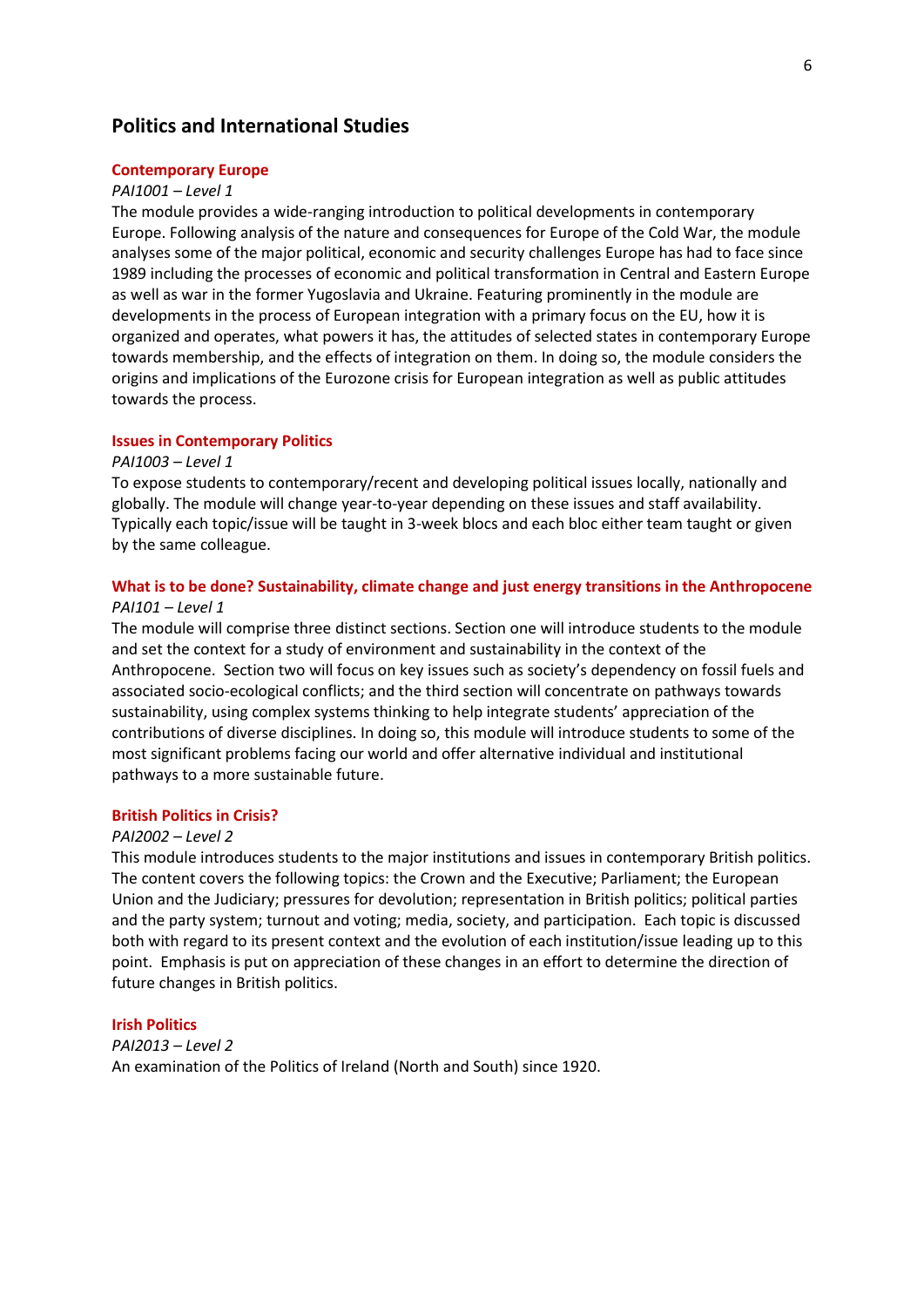## **American Politics**

## *PAI2018 – Level 2*

This survey course introduces students to the American political system, current debates on democracy in America and its role in the world. The first section of the module, examines the basic institutions of the American political system, its origins, development and evolving dynamics. Particular emphasis is placed on the US Constitution, federalism and the system of checks and balances, as well as the three branches of government: the Presidency, Congress and the Supreme Court. The second section constitutes a more normative engagement with issues relating to the contemporary nature of American democracy, examining in particular controversies surrounding the electoral process and the role of socioeconomic inequality and race in shaping political outcomes.

#### **Security and Terrorism**

## *PAI2055 – Level 2*

This module explores contemporary approaches to the study of security and terrorism. It will examine changes in definitions of security and terrorism, the evolution of approaches to the study of security and terrorism. Students will be familiarised with the main "threats" to state and human security; the changing nature of war and other organised violence; and areas of security policy and practice including arms control, alliance formation, peacekeeping and peacebuilding, among others. Students will also explore domestic and transnational non-state terrorism, state terrorism, and counter-terrorism policy and practice.

#### **International Organisations**

## *PAI2056 – Level 2*

This module on International Organizations offers an introduction into the multilateral global security architecture. The core focus of the module is collective security. The module IO thus will deal with international law, collective security, regimes in international security and International security organizations. The United Nations system forms the core of the study. Peacekeeping, peace enforcement, peace building and the 'outsourcing' of core collective security tasks to regional players will dominate the sessions of the module. Core military interventions by international organizations will be analyzed. The module thus will deal with military interventions by the UN, NATO, CIS/CSTO, EU and core security and mediation tasks by the CIS, SCO and OSCE. The new policy agenda of energy security will be tackled by studying resource control: The NPT regime, the IAEA and oil and gas regimes thus will be scrutinized at the end of the semester. The major aim of the module is to outline the 'institutionalized' world order of today – with its hierarchies, cleavages and contradictions. The module is wedded to a strategic studies approach to IR.

## **Peace and Conflict Studies**

## *PAI2065 – Level 2*

This module will introduce students to the analysis of civil wars and the fields of conflict analysis and peace studies. The aim of this module is to introduce students to theoretical and empirical problems in the study of the outbreak, development and resolution of armed civil conflicts. It explores the conflict cycle, the complexity of violent conflict, dynamics of political violence, the effects of certain situations on conflict dynamics, different types of actors in civil war, the outcomes of civil war, peace processes, and techniques such as mediation. It explores the main concepts (such as "conflict", "civil war", "peace", etc.), some theories (such as the causes of civil war, the dynamics, and consequences), and some issues and debates (such as when and how to mediate conflicts) in peace and conflict studies. It also covers theoretical and methodological issues in peace and conflict studies, such as issues in classification and measurement.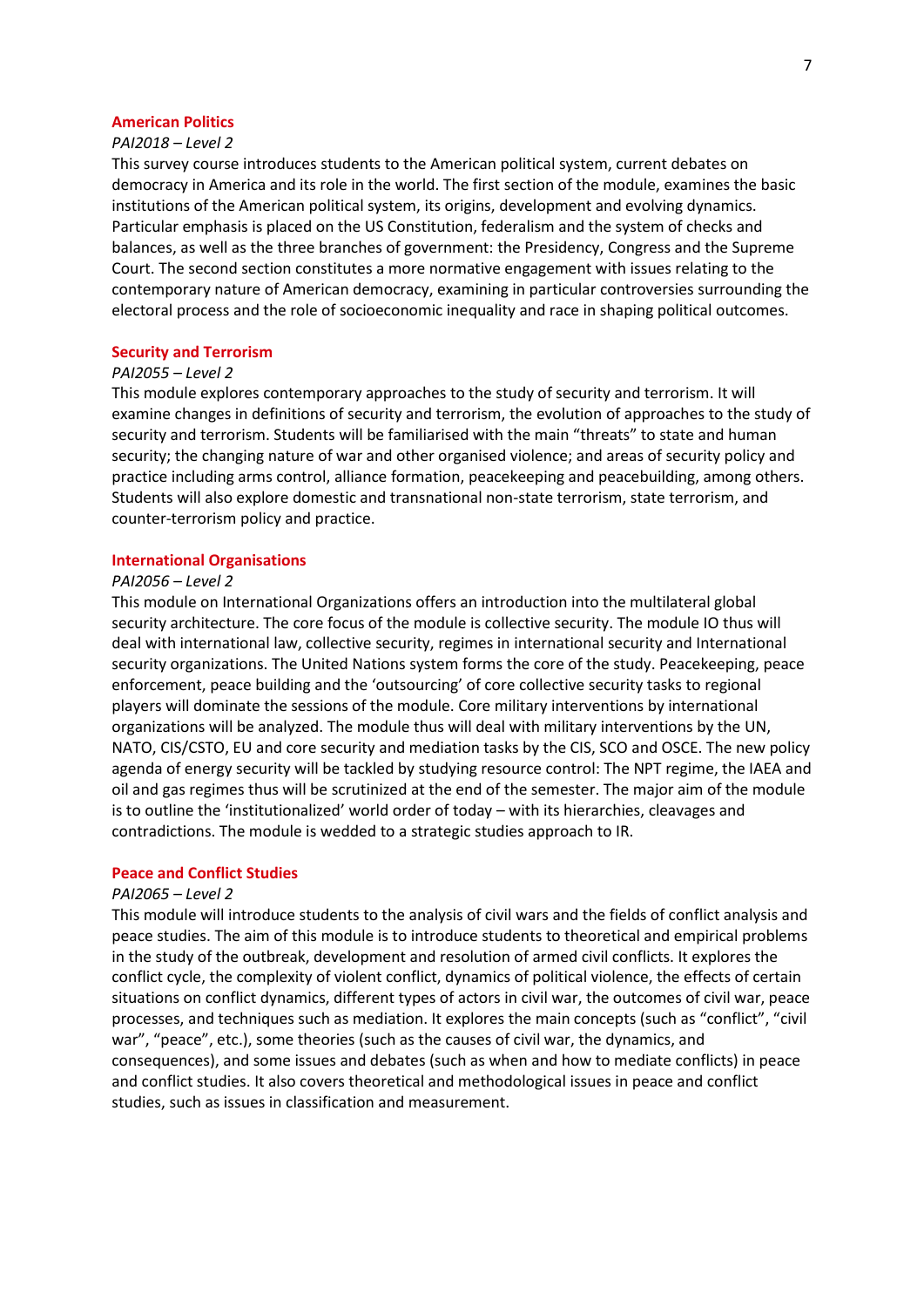## **Politics in Diverse Societies**

## *PAI2066 – Level 2*

The module each covers various elements and study techniques to approach, appreciate and understand issues underpinning politics in diverse societies. The module is designed in a lecture/tutorial format to introduce students to a range of issues not necessarily in clear sight outside the classroom in Belfast. Throughout the module, in lectures and tutorials students will be introduced to interdisciplinary method of assessing political process in diverse societies by discussing comparative political, legal, and social science methodologies. Students will be introduced to independent work as part of the assessment (see below) via literature assessment and synthesis. The module builds upon – but does not rely on – the PAI2011 Deeply Divided Societies offering a perspective on state led management of diversity that did not result in conflict.

#### **The Global Political Economy of Energy**

## *PAI3012 – Level 3 – Students may need to show evidence of previous study.*

This module examines the role of natural resources in modern societies, with a particular focus on energy resources and how they have shaped international politics and economics. Specific topics include: the transition from coal to oil and the emerging role of the multinational energy corporations in international politics; the link between natural resources and development in the Global South; the nature and consequences of the 'resource curse'; the geo-strategic implications of contestation over natural resources; a range of case studies, which may include the following: postcolonial petro-states in the Gulf of Guinea; the politics of land in Africa; the global impact of the US shale revolution; energy and authoritarianism in Russia and Venezuela; and the future of fossil fuels and the capitalist world order.

## **Scotland and N Ireland: Points of Political Comparison**

*PAI3014 – Level 3 – Students may need to show evidence of previous study.* This module concerns the comparative analysis of key political themes and issues relating to both Scotland and Northern Ireland including devolution and the constitution; religion and ethnicity; questions of national and cultural identity; possible future relationships. The module examines such subjects in their historical and contemporary contexts.

#### **Contemporary Political Philosophy**

*PAI3025 – Level 3 – Students may need to show evidence of previous study.* This module examines problems in contemporary normative political philosophy. Topics may vary from year to year, but will typically include questions about the interpretation of values such as freedom, equality, and welfare, principles of distributive justice, equal respect and social recognition, pluralism, toleration, and democracy.

#### **European Cultural Identities**

*PAI3027 – Level 3 – Students may need to show evidence of previous study.* An examination of the range of concepts related to the notion of identity in modern and contemporary Europe. The module offers an interdisciplinary survey of the construction of identity in localities, regions, and states of Western Europe, with a particular emphasis on the role of identity in cultural integration and diversity.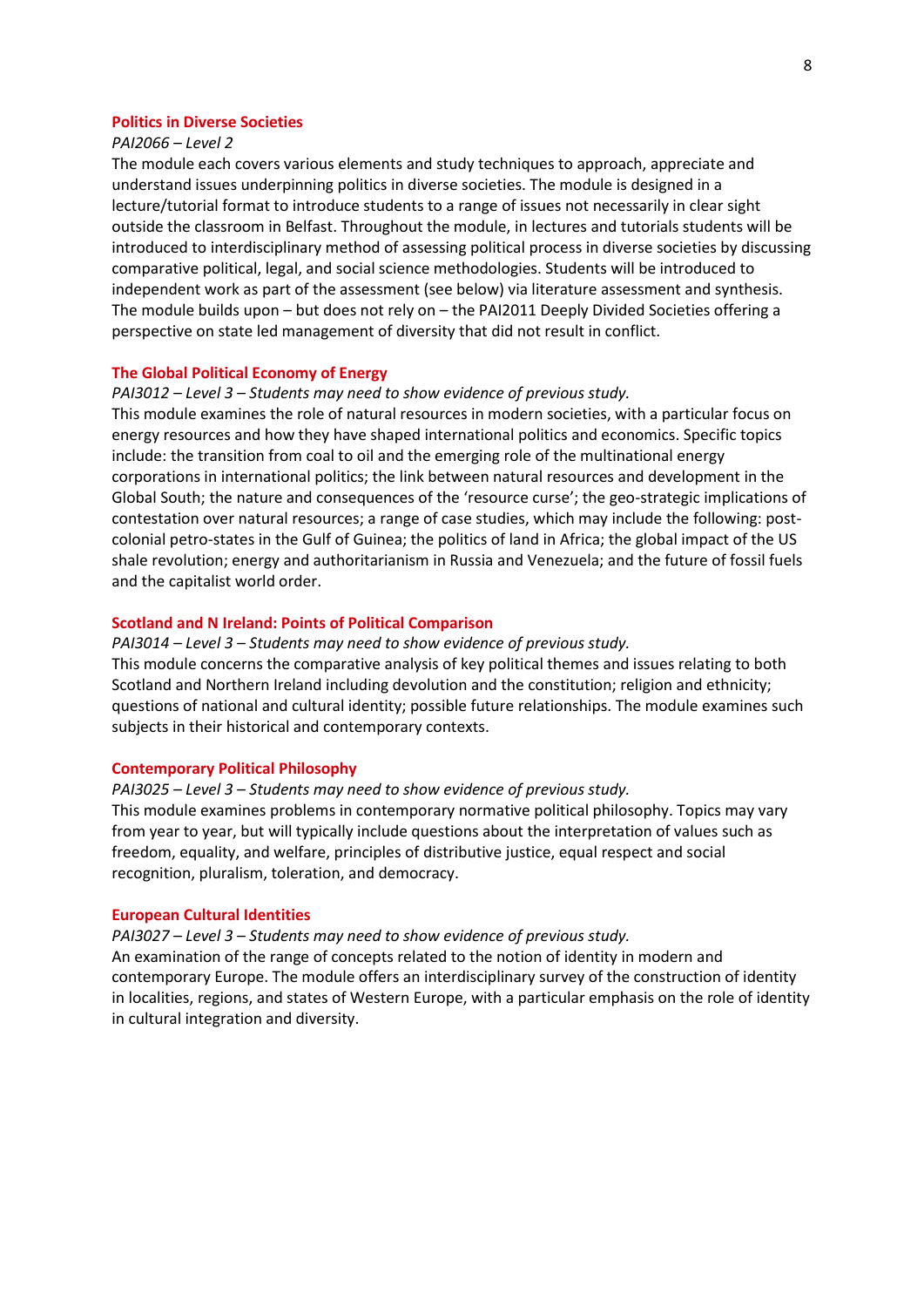## **US Foreign Policy**

*PAI3038 – Level 3 – Students may need to show evidence of previous study in this area.* Understanding the nature and sources of the world's pre-eminent superpower is indispensable in analysing global security arrangements and the liberal international system. Using international relations theoretical perspectives and approaches in security studies, this module introduces students to a number of themes and debates concerning the central role of the United States in the international system and the contemporary global order. More specifically, it critically engages students with US foreign policy during the Cold War, US grand strategy, the purposes of US global military presence and its influence in the contemporary liberal global order, the "Pax Americana", and other pertinent issues, placing these in historical context from the Cold War up until the current challenge of the rise of China. The course uses various historical cases to elucidate central dynamics in US foreign policy, from US involvement in Latin America during the Cold War to US counterterrorism strategies in the War on Terror. In this sense, the course is designed to provide substantive content regarding US foreign policy and its dynamics as well as critically evaluate the role of US power in the international system.

## **The Far Right in Western Europe and North America**

*PAI3056 – Level 3 – Students may need to show evidence of previous study.* Right-wing extremist parties have experienced success in elections in a number of countries in Western Europe over the last two or three decades. This phenomenon has attracted widespread attention, both in the media and in academic circles, sparking a number of frequently asked questions: why have these parties suddenly become electorally successful? What exactly do they stand for? What kind of people vote for them? Why do people vote for them? Why have they experienced more success in some countries than in others? Should we be worried about their rise? And what can we, or mainstream political parties, do to counter their rise? This module aims to examine all these questions. It begins by introducing students to the theoretical perspectives and key bodies of literature on the nature of right wing extremism in contemporary Europe, and it explores the complex conceptual, analytical and terminological debates surrounding this subject of enquiry. It places particular emphasis on the politics of the far right in France, Germany and the United Kingdom after 1945. It engages in empirical investigations into the ideology and the electoral base of different right-wing extremist parties across Western Europe and, in so doing, it also examines the question of why some right-wing extremist parties have been electorally more successful than others. It finishes by exploring the impact that right-wing extremist parties have had on public debate, policy-making and party competition over the last 30 years and by considering how mainstream parties have attempted to counter the rise and growing influence of the parties of the extreme right.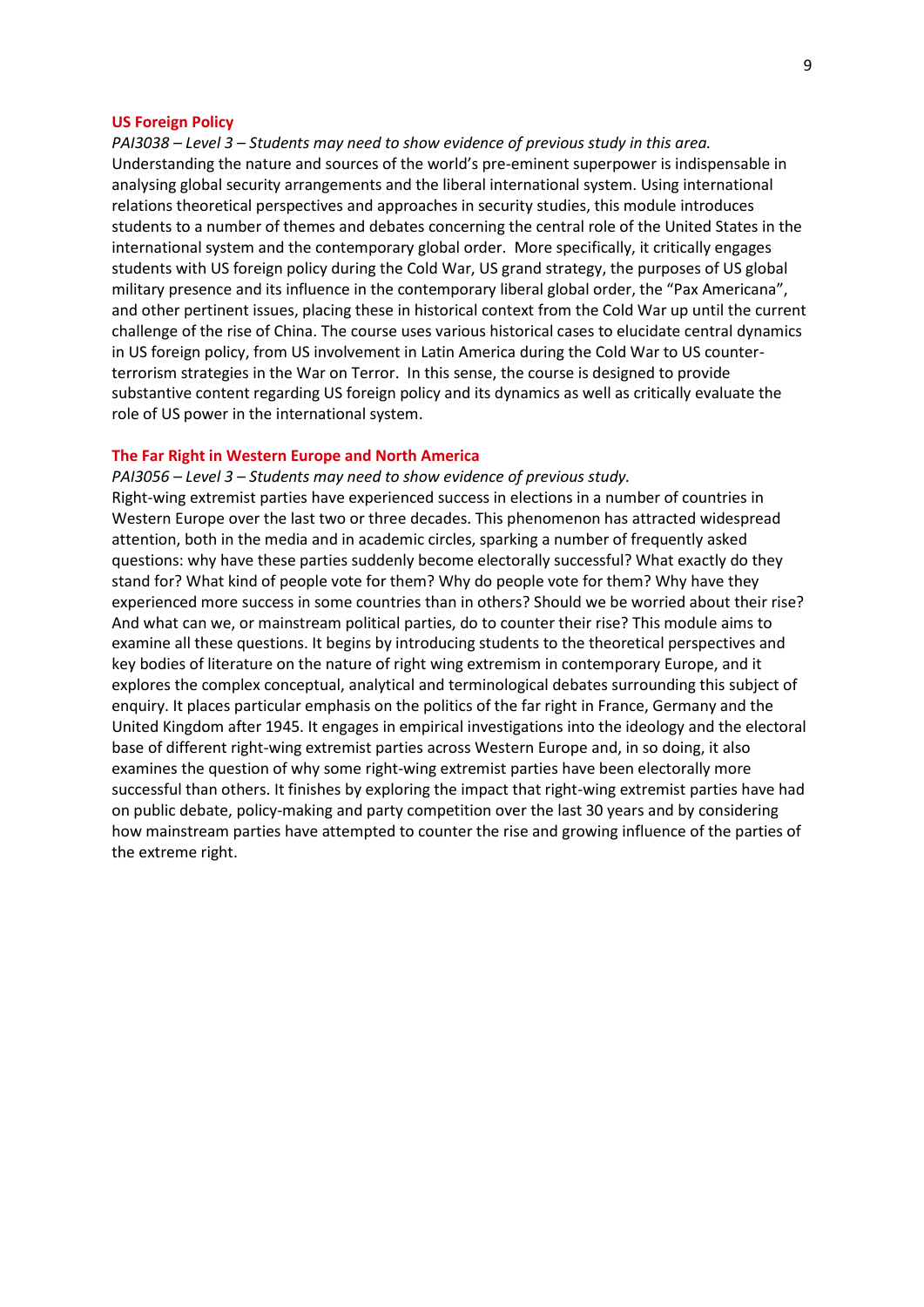## **Ethics, Power and International Politics**

*PAI3057 – Level 3 – Students may need to show evidence of previous study.*

International politics is all about interactions between different subjects, whether these subjects are individuals (such as refugees, activists and terrorists), cities (such as London and New York), civil society groups (charities and NGOs), networks (such as Al Quaeda), states (large and small), regional bodies (the EU or NATO) or international institutions (such as the UN or IMF). These various actors are formed and gain their identities and interests through these interactions. However, such contacts also throw up issues and questions of power and ethics, as agents seek to control, conduct, manage and change their relationships and each other: Who is silenced by these exchanges, and denied a political voice? How are interactions managed to form and impose identities on agents, such as those of 'passive victim', 'evil terrorist', 'benign aid donor', 'conquering saviour'? How are such identities and relationships being contested, changed or resisted? In what ways do they depend upon histories, memories and narratives of the past? What strategies and techniques are used to control the movement, communication and networking of groups? Can ethics ever be separated from politics and power in these interactions, or are they always intertwined? Though theoretically informed, the module will contain a strong empirical focus, examining specific cases, places and spaces where power is exercised, ethics are claimed and identities formed. Such specific empirical cases will form the basis for both the group presentations and the final essay.

## **Political Parties and Elections in Northern Ireland**

*PAI3058 – Level 3 – Students may need to show evidence of previous study.*

This module analyses political parties and elections in Northern Ireland. The module is motivated by the following simple question: What drives citizens' party choice in Northern Ireland elections? The module situates the Northern Ireland case in the context of the international literature on political and electoral institutions. Specifically, given the consociational institutional context of Northern Ireland, what expectations should we have of how citizens choose parties at election time? The module assesses the relative importance of 'conflict' and 'non conflict issues' in determining voting behaviour. Note that there will be an element of quantitative statistical analysis in this module. Students should be prepared for this.

#### **Politics, Public Administration and Policy-making**

## *PAI3068 – Level 3 – Students may need to show evidence of previous study.*

The study of public administration and policy has witnessed resurgence in political and other social sciences in recent years, as scientists in these fields seek to better understand a) how political preferences are translated into action, or otherwise, and b) the role played by contemporary bureaucratic systems and international organisations in shaping public policy. The recent financial, economic and political crises across the OECD have also renewed popular interest in key aspects of governing, including the regulation of markets, the organisation and role of the public service, the interplay between institutions and policy choices, and the politics of reform – all of which require analysis that moves beyond the political sphere. This Module, addresses these and other questions by drawing on a new generation of scholarship with which the Convenor is closely involved. In combining theoretical learning with real-world practice, it will provide students with high-quality competence in respect of the dominant theories and schools of thought concerning the organisation and management of contemporary government.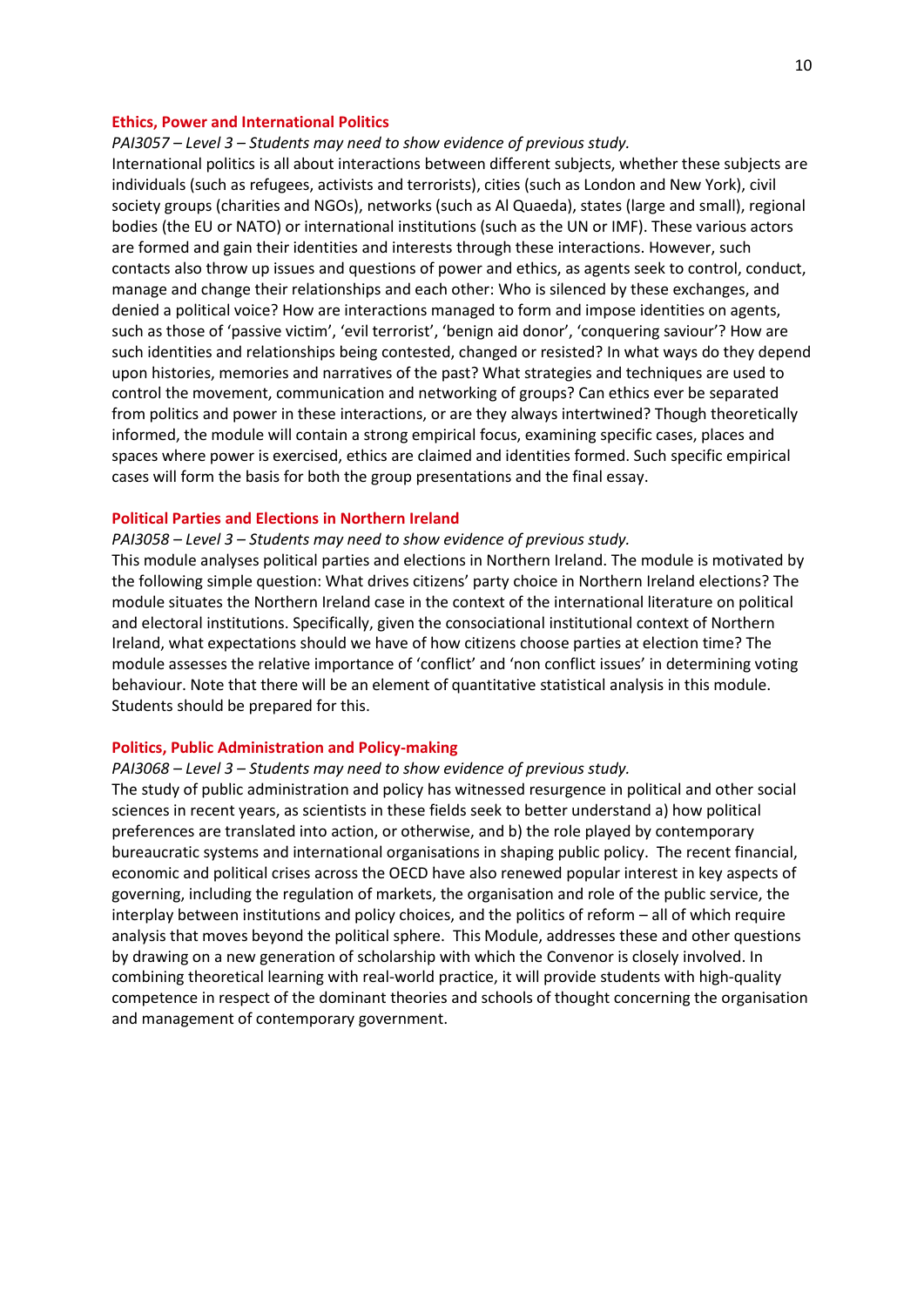#### **Security and Technology**

*PAI3073 – Level 3 – Students may need to show evidence of previous study.* Security politics has long been associated with the development, use and regulation of new technologies, from the 'nuclear revolution' to contemporary practices of cyber-security and surveillance. This module focusses on the inter-relationships of technology and security, and seeks to develop advanced understanding of the complexities of the "technopolitics" of security. This includes both novel technologies and the mundane materialities of security (fences, walls, guns). It introduces students to the role and political significance of science and technology from different theoretical perspectives, from political realism to the contemporary 'material turn' in critical security studies. It seeks to engage students in contemporary political debates and practices that entangle science and technology and security politics which may include issues such as cyber-security, UAVs/Drones, disarmament, nuclear terrorism, critical infrastructure protection, technologies of killing, biotechnology, biometrics, surveillance, border control, food security, health and medical technologies, and technologies of (military) bodies, among others. The module incorporates both theoretical perspectives (including IR/Security theory, and wider philosophy of technology and Science, Technology and Society approaches) and in depth empirical material.

## **Radical Hope: Inspiring Present-day Sustainability Transformations through an Examination of Our Past**

## *PAI3100 – Level 3 – Students may need to show evidence of previous study.*

This new module will be a joint module with the University of Texas, Austin. In weekly 2-3 hour seminars with students from UTA via Skype/teleconferencing this module will explore this issue hope in our ecologically turbulent times. What is "radical hope" and how is it related to the environment, climate change, or the Anthropocene? How is hope conceptualised, fostered and sustained in such turbulent times as ours? Hope is often sadly and noticeably lacking in academic and popular conversations about climate breakdown, the ecological crisis, pragmatic pessimism, cognitive dissonance, climate denialism and scientific realism on the one hand. And, on the other, soothing narratives of "techno-optimism" and an idea that a slight "greening" of "business as usual" — overseen by various experts and elites — will somehow see us through. Optimism is not the same as hope after all. The range of topics and approaches covered on this module is eclectic and wide ranging: from the art of listening, 'looking at the ordinary', the role of art and protest and radical hope, case studies of air pollution, the conservation movement, and resilience in the face of earthquakes. The module invites you to consider poetry, love, right relationships with the more than human world alongside politics, statecraft and environmental, energy and climate security, as complementary resources to create an 'infrastructure of hope' in the Anthropocene.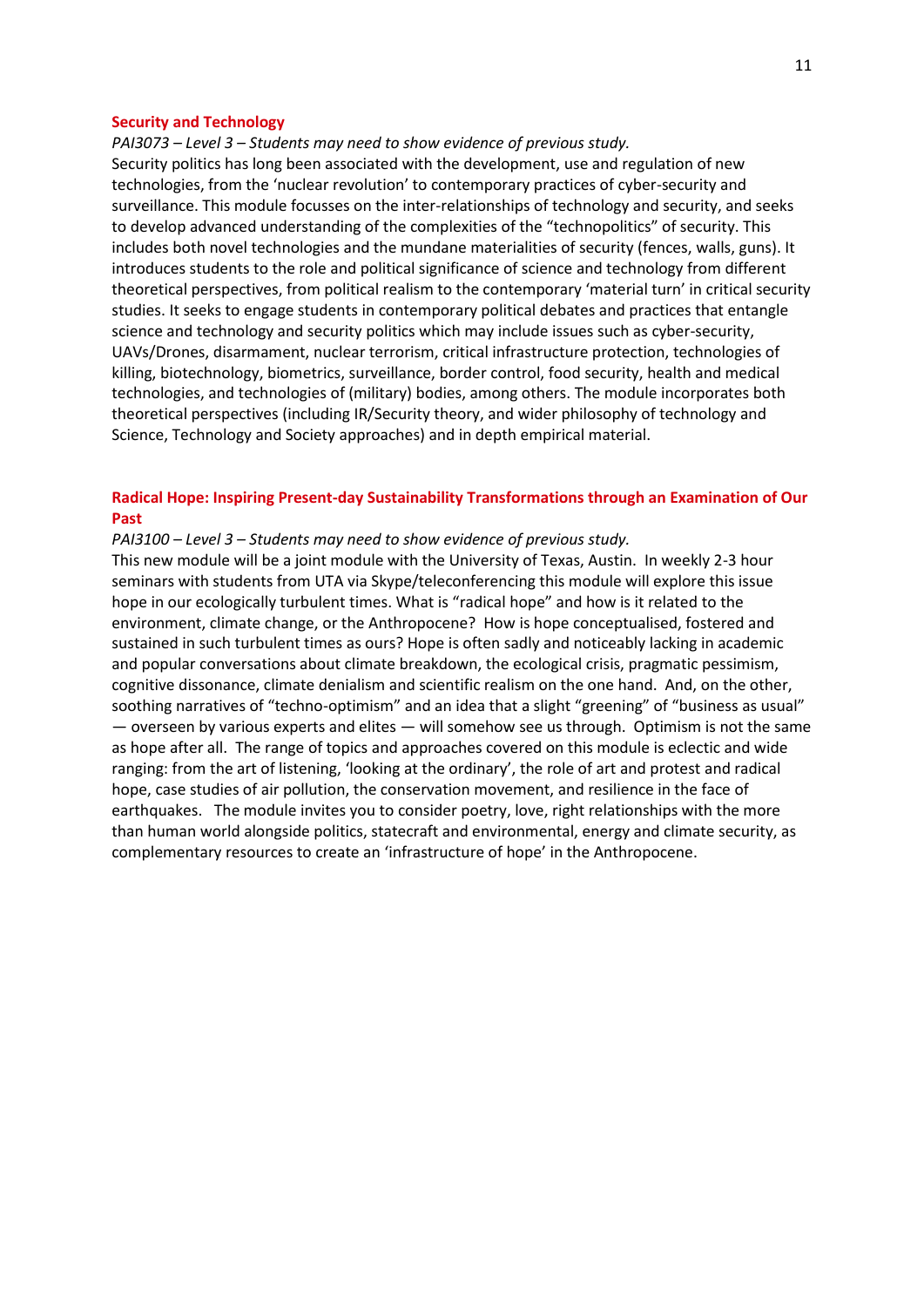# **History**

## **History and Society**

#### *HIS1005 – Level 1*

A systematic introduction to ways in which history is used outside the university campus, including in museums and exhibitions, film, memorials and political discussion. The course will involve visits to local museums and students will get a chance to work together to pitch a new public history project. Previous projects have included public exhibitions, new museums or digital apps.

## **Politics and Society in 20th Century Ireland**

## *HIS2012 – Level 2*

The course examines key debates in British history between 1914 and the present and complements "The making of modern Britain". It charts political, economic and social change in twentieth century Britain, including decolonisation and the loss of empire.

## **The American South 1865-1980Spring**

#### *HIS2029 – Level 2*

The outcome of the Civil War sealed the destruction of slavery and raised hopes among African Americans and others of a new, more egalitarian social order in the American South. After a promising start in the immediate aftermath of the War, those hopes were crushed beneath the weight of racial reaction and the demands of the region's new industrial order, leaving ordinary southerners of both races languishing amidst intense poverty and racial violence. In this module we will attempt to understand both the remarkable resilience of racial divisions in the American South and the periodic attempts on the part of black and white southerners to challenge regional "tradition".

## **The Expansion of Medieval Europe, 1000-1300**

#### *HIS2047 – Level 2*

A dramatic expansion of medieval Europe occurred between about 1000-1300. This module will explore the growth of kingship and state formation, but will cover not only political history, but also economic and social, religious and cultural change. The main historical themes that dominated and shaped the history of Europe in the central Middle Ages will be explored with a focus on those institutions that laid the foundations for the formation of modern Europe.

#### **Revolutionary Europe, 1500-1789**

#### *HIS2057 – Level 2*

The module will examine the revolutionary developments in Europe from the age of the high Renaissance around 1500 to the outbreak of the French Revolution in 1789 and its aftermath. Although the course content will be structured and delivered chronologically, the main focus of the module will be on those specific events and developments that historians have labelled 'revolutionary'. Included in the analysis will be the cultural innovations brought on by the Renaissance, the upheavals in the religious world effected by the Reformation, the social and political changes associated with the rise of the state, and the revolution in forms of thought (from the scientific to the political) that emerged during the Age of Enlightenment. The module will end with a close study of the French Revolution, which was in many ways the culmination of the events and developments that make up the content of the module.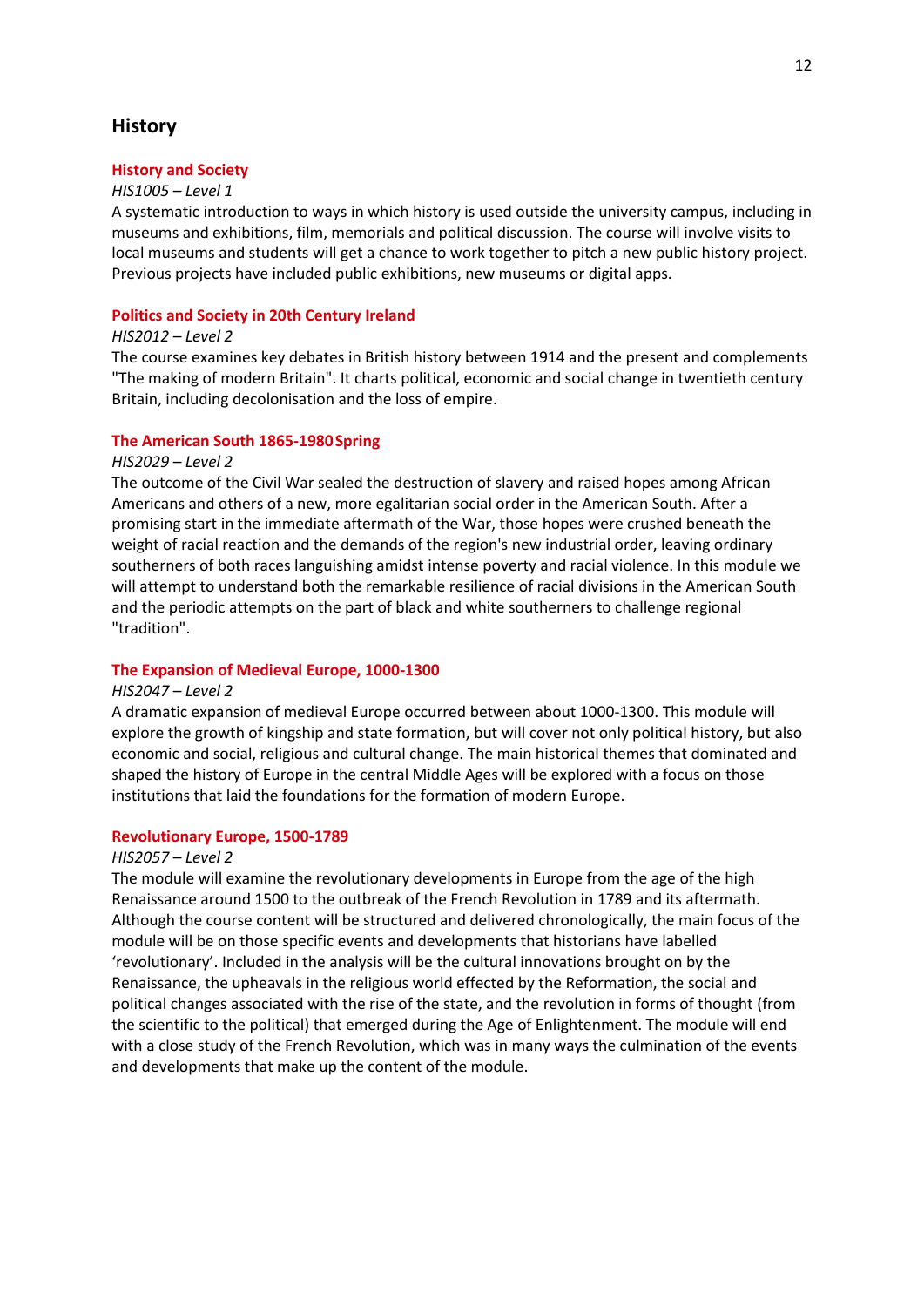## **Nationalism and Liberation in 20th Century Africa**

## *HIS2061 – Level 2*

Nationalism has been a key factor in African history since the late 19th Century. How has it emerged, under what forms, how has it evolved, when and how did it become a mass ideology, and what happened to it after the independence of African states in the second half of the 20th Century? This module offers a critical look at these themes, focusing on ideas, cultures and the politics of nationalism and liberation. The module considers different theories and articulate their discussion to a consideration of diverse case studies, e.g. Ghana, Congo, Angola, Mozambique, and South Africa.

#### **Recording History**

## *HIS2063 – Level 2*

Students should develop knowledge of twentieth-century social history through a case-study of Belfast. By conducting their own interview, and analysing those conducted by the other members of the group, students should develop a working knowledge of the strengths and weaknesses of oral history as a research method and thus enhance their understanding of the broader methodological issues posed by research in modern social history. They should develop team-working skills (through collaborative research on their chosen topic), as well as their capacity for independent learning (through the conduct of one-to-one interviews and the transcription and analysis of those interviews). Oral presentational skills will be developed through reporting on work-in-progress in seminars. The module will, therefore, significantly enhance many of the skills related to the types of employment to which history graduates aspire, i.e. team-working, interpersonal skills, the ability to synthesize large bodies of information, and the compilation of written reports.

## **Visualising China's Encounter with the West**

#### *HIS2066 – Level 2*

This module introduces students to the visual history of China before 1949, focusing on the developing relationship between China and the West in the late nineteenth and early twentieth centuries, and exploring themes such as imperialism, encounter, globalisation, modernity and nationalism. Students engage directly with primary sources by focusing on visual materials, particularly photography. Students work individually and in groups to develop their historical skills in analysing and interpreting visual sources and in communicating visual material to general audiences. At the end of the module, students work in groups to develop their own exhibition idea based on their research.

#### **Cabinets of Curiosity: Museums Past and Present**

#### *HIS2067 – Level 2*

This module will focus on museums from the Renaissance to the modern day, charting the transition from private collecting to public display. It will consider the shifting roles of museums across time and will provide students with an understanding of how and why museums' aims, purposes and functions continue to change. Students will engage with debates about object collection, preservation, repatriation and display, and will explore some of the current issues facing museums. They will also consider diverse museum audiences, including the elite and wealthy audiences of the eighteenth century and international audiences served by twenty-first-century online museums. Through their reading, research and museum visits, students will also begin to appreciate the different roles of museum staff and through their object engagement project, will gain vital skills that could be useful for their own future employment.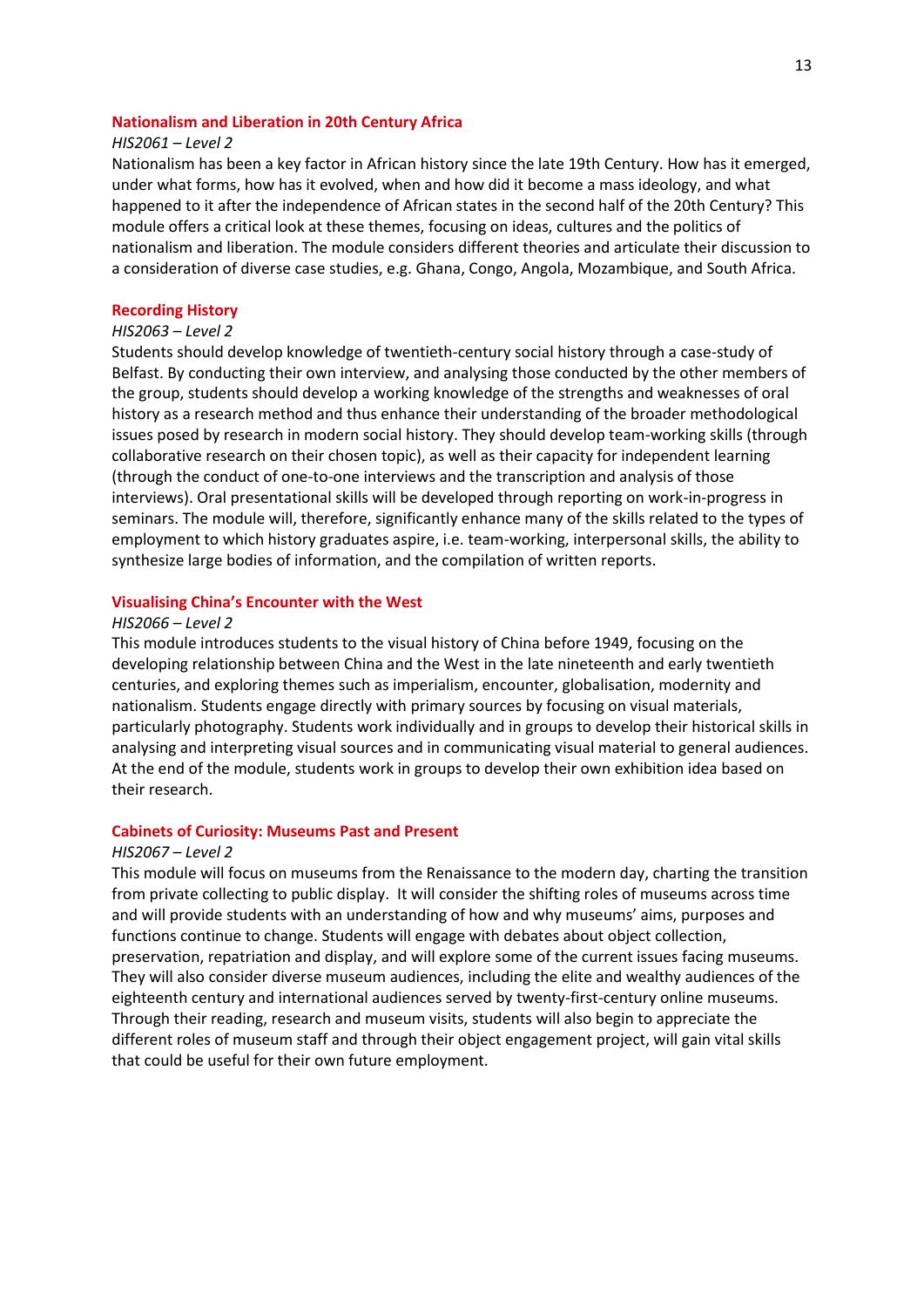#### **The Second World War in Europe**

#### *HIS3010 – Level 3 – Students may need to show evidence of previous study.*

This course explores the Second World War in Europe between 1939 and 1945. It focuses on the prelude, trajectory and consequences of the conflict, paying due attention to the rise of the authoritarian regimes, the response of the Western democracies, the military campaigns in the European theatre, the social and cultural dimensions of the war, the reorganisation of Europe from the spring of 1945, and the war's legacy down to the present day. The reigning controversies in the historiography of the war will be illuminated through a rigorous study of relevant scholarly literature as well as frequent references to the experiences of ordinary individuals from both sides of the struggle.

### **The Peasants' Revolt 1381**

## *HIS3011 – Level 3 – Students may need to show evidence of previous study.*

This course will examine the causes and repercussions of the Peasants' Revolt of 1381. This was a significant uprising by the peasantry (and others) within medieval England, though its roots and consequences are the subject of much debate. The fourteenth century as a whole was a period of much social and economic upheaval, dominated by famine, plague, war and heresy. Students will explore the Peasants' Revolt by situating it within the wider contexts of medieval society, such as lord-peasant relations, the Black Death, the decline of serfdom, the Hundred Years War, the growing repression of the Wycliffite or Lollard heresy, the kingship of Richard II, and revolts across Europe in the late-fourteenth century. A variety of primary sources will be examined in depth, such as court rolls, laws, chronicles, literature and tax records, in order to gain a detailed insight into the nature of revolt.

#### **The Origins of Protestantism**

# *HIS3022 – Level 3 – Students may need to show evidence of previous study.*

The module will examine the rise of Protestantism in the early modern period (1517-1740), from the onset of the Reformation in Germany and Switzerland to the spread of the movement throughout Europe and America to the eve of the mainstream Enlightenment.

#### **The Long Sexual Revolution in Western Europe, 1945-1970**

#### *HIS3023 – Level 3 – Students may need to show evidence of previous study.*

Twentieth century Europe saw deep and far reaching transformations in the history of the family: sexuality, love, gender relations and marriage were all sharply redefined by war, politics and socioeconomic change. While this story might seem on the surface to be a straightforward one of progress and increasing personal liberation, this module will show how such developments were equally beset by anxiety, uncertainty and reaction. Totalitarian regimes attempted to shape the bodies and emotions of their people as part of their projects to mould men and women to their political projects, while both religious authorities and democratic societies were often preoccupied with the sexual morality of their citizens, particularly in times of social change. Paradoxically while sexuality, love and relationships came to be seen increasingly as matters of private rather than family or community concern over the course of the century, they also became of greater public and state interest. This module will investigate the history of the intimate sphere in twentieth century western and southern Europe, examining how gender, sexuality and family have intersected with European politics, society and culture over the course of the last century, from the end of the Second World War and the social upheaval that it brought to the era of apparent sexual liberation in the 1970s.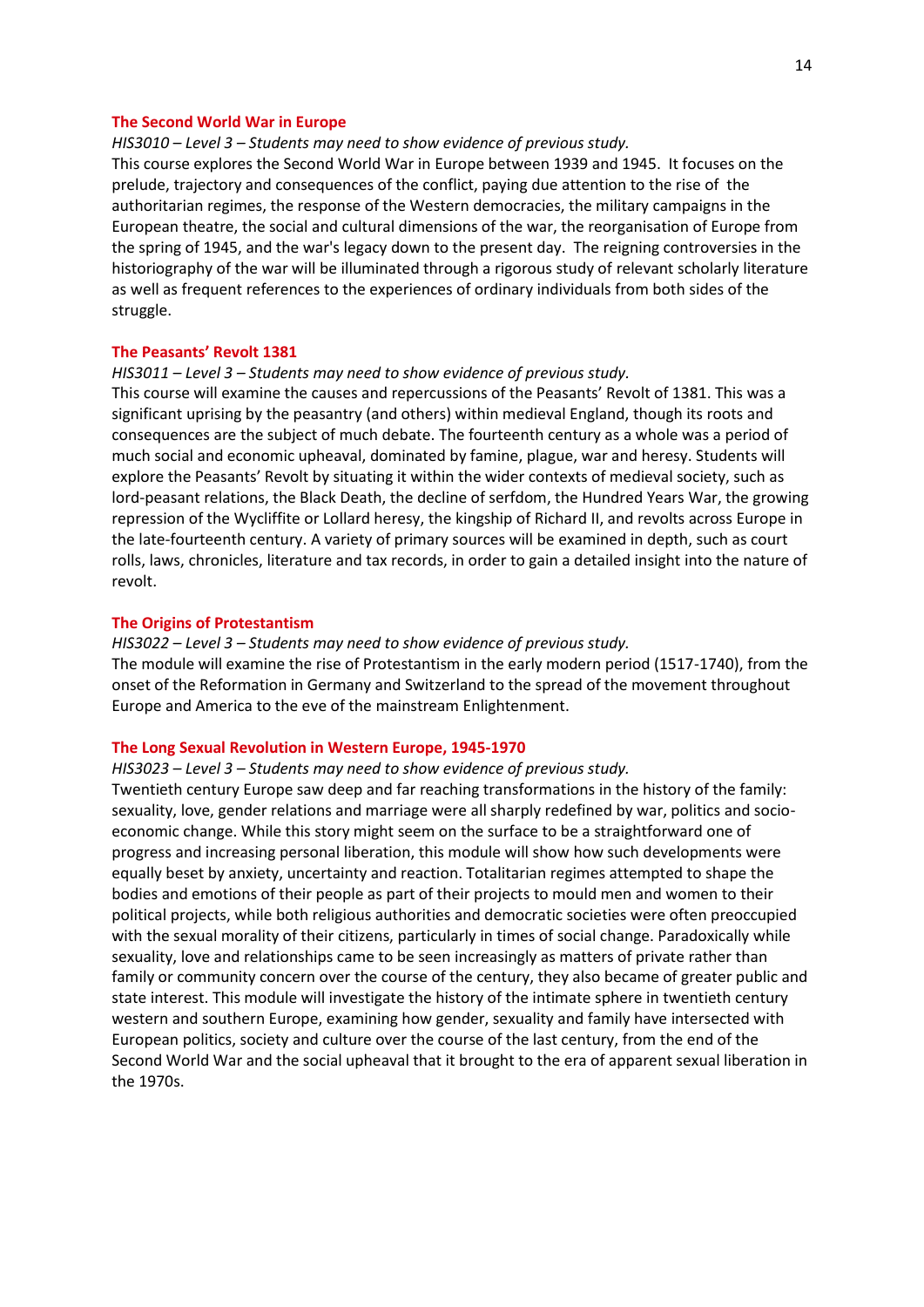#### **That Vast Catastrophe**

## *HIS3033 – Level 3 – Students may need to show evidence of previous study.*

To understand the most terrible historical moment in modern Irish history. This single-semester module is concerned with one of the great climacteric episodes in Irish history. The demographic, economic, social and political events of the period 1845-49 will be studied in detail. Considerable attention will also be paid to the decades preceding the Great Famine, in an attempt to answer the question: "was the Great Famine inevitable?" Similarly, consideration will be given to the longerterm economic, social and political consequences of the Great Famine. This is a tutorial-led module and will employ a purpose-designed tutorial handbook.

## **After Slavery: Race and Labour in the Post-Emancipation US South**

*HIS3082 – Level 3 – Students may need to show evidence of previous study.*

The abolition of slavery in the southern United States raised hopes that a new, more equitable social order might be built on the ruins of the Confederacy—one that would deliver freedom and new prosperity to former slaves and a broad section of the white population excluded from power under the South's antebellum regime. Instead, within twelve years of the Confederate surrender white supremacists had raised themselves to power, and the hopes for substantive change were all but extinguished. By the mid-1890s, many African-Americans were barred from the voting booth, 'separation of the races' was the law of the land, fierce racial violence engulfed much of the region, and many blacks and whites found themselves trapped in a 'new slavery'. The effects of that reversal lingered long after the end of slavery, and arguably continue to be felt throughout American society. Making use of the best available new classroom technologies, this module will explore in depth, and as a historical problem, the persistence of racial inequality in the United States after slave emancipation.

#### **Religion and Empire: Christian Missions to Africa, Asia and Middle East**

#### *HIS3099 – Level 3 – Students may need to show evidence of previous study.*

Christian missions are often seen as old fashioned, but for long they were at the forefront of modernity. They carried modernity overseas and brought back fresh ideas which helped shape new societies. This course investigates when and how Christian overseas expansion happened; how missionaries related to empire and indigenous peoples; why and how Africans or Asians chose to convert; what they did with the Christianity with which they were confronted; and how missionary activities contributed to the elaboration of new ideas of race, class and scientific knowledge at home.

#### **The War of Ideas in 17th Century Ireland**

## *HIS3121 – Level 3 – Students may need to show evidence of previous study.*

Seventeenth-Century Irish Catholics and Irish Protestants employed political ideologies and philosophies to understand and shape the world in which they lived. Students will tackle a series of primary sources concerned with the nature of civility and barbarism, positive law and natural law, the divine right of kings, holy war, popular political action, the early science of statistics, and the early Enlightenment. These seventeenth-century people were trying to solve problems in society and government by employing tools which they had learned in grammar schools and universities, law courts and parliaments. By examining the ideas they employed we can better understand the revolutions through which they lived.